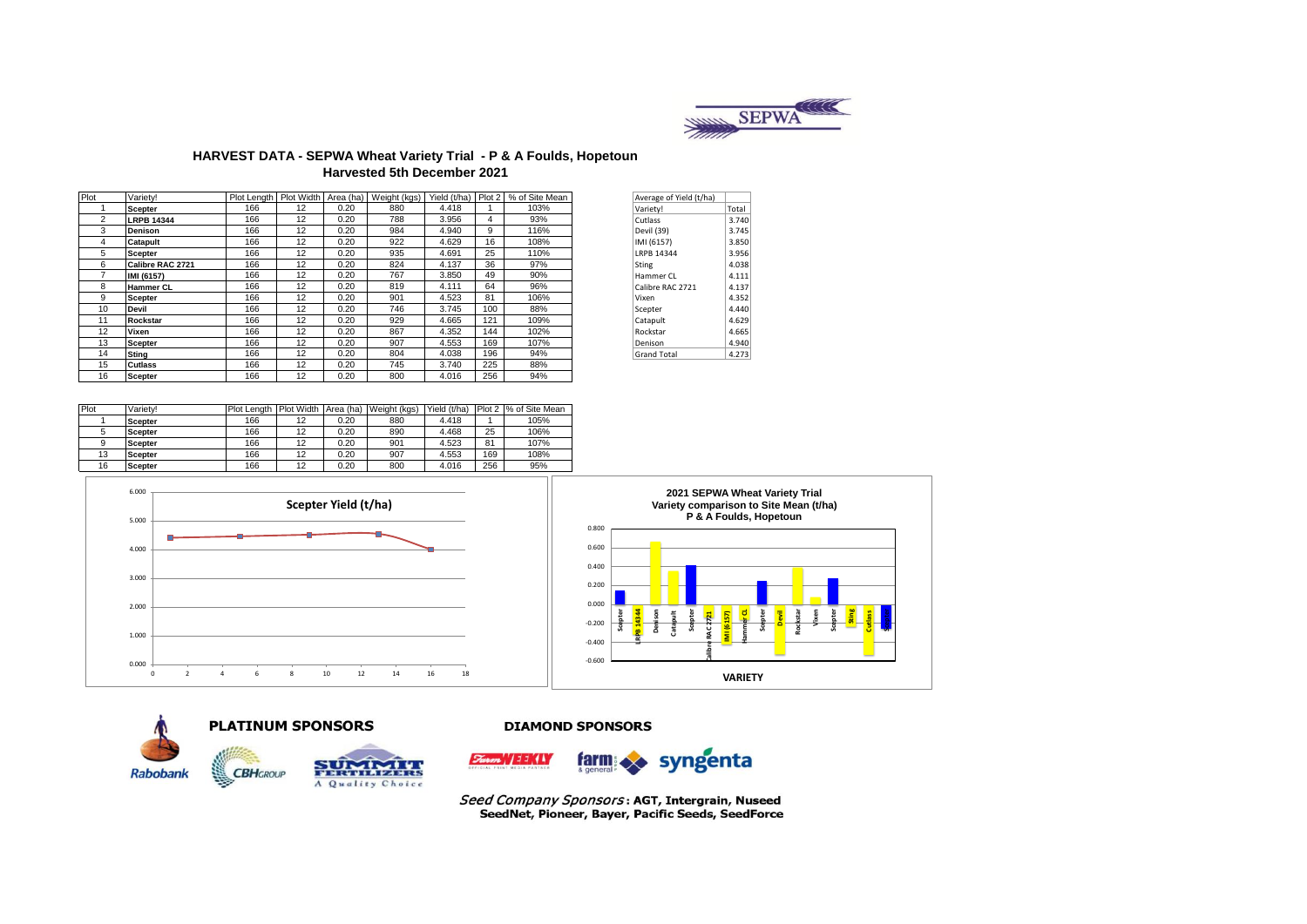



|                |                   | Yield  |                |
|----------------|-------------------|--------|----------------|
| Plot           | Variety!          | (t/ha) | % of Site Mean |
| 1              | Scepter           | 4.418  | 103%           |
| $\overline{2}$ | <b>LRPB 14344</b> | 3.956  | 93%            |
| 3              | Denison           | 4.940  | 116%           |
| 4              | Catapult          | 4.629  | 108%           |
| 5              | Scepter           | 4.691  | 110%           |
| 6              | Calibre RAC 2721  | 4.137  | 97%            |
| 7              | IMI (6157)        | 3.850  | 90%            |
| 8              | Hammer CL         | 4.111  | 96%            |
| 9              | Scepter           | 4.523  | 106%           |
| 10             | Devil             | 3.745  | 88%            |
| 11             | Rockstar          | 4.665  | 109%           |
| 12             | Vixen             | 4.352  | 102%           |
| 13             | Scepter           | 4.553  | 107%           |
| 14             | Sting             | 4.038  | 94%            |
| 15             | Cutlass           | 3.740  | 88%            |
| 16             | Scepter           | 4.016  | 94%            |

## **Site Details**

### **Plot Dimensions**

| Length (m) | Width (m) | Area (m2) | <b>Conversion Factor</b> |
|------------|-----------|-----------|--------------------------|
| 166        | 12        | 0.1992    | 5.02                     |



# **PLATINUM SPONSORS**





# **DIAMOND SPONSORS**





Seed Company Sponsors: AGT, Intergrain, Nuseed SeedNet, Pioneer, Bayer, Pacific Seeds, SeedForce



|                       | <b>Site Details</b>     | <b>Statistical Analysis</b>     |       |  |  |
|-----------------------|-------------------------|---------------------------------|-------|--|--|
| Soil Description:     | Gravel                  | Site Mean (t/ha)                | 4.273 |  |  |
| Date Sown:            | Saturday, 8 May 2021    | Probability                     | 0.195 |  |  |
| <b>Date Harvested</b> | Sunday, 5 December 2021 | Least significant difference 5% | 0.78  |  |  |
| Seeding Rate:         | 85 ka/ha                | <b>CV %</b>                     | 6.0   |  |  |